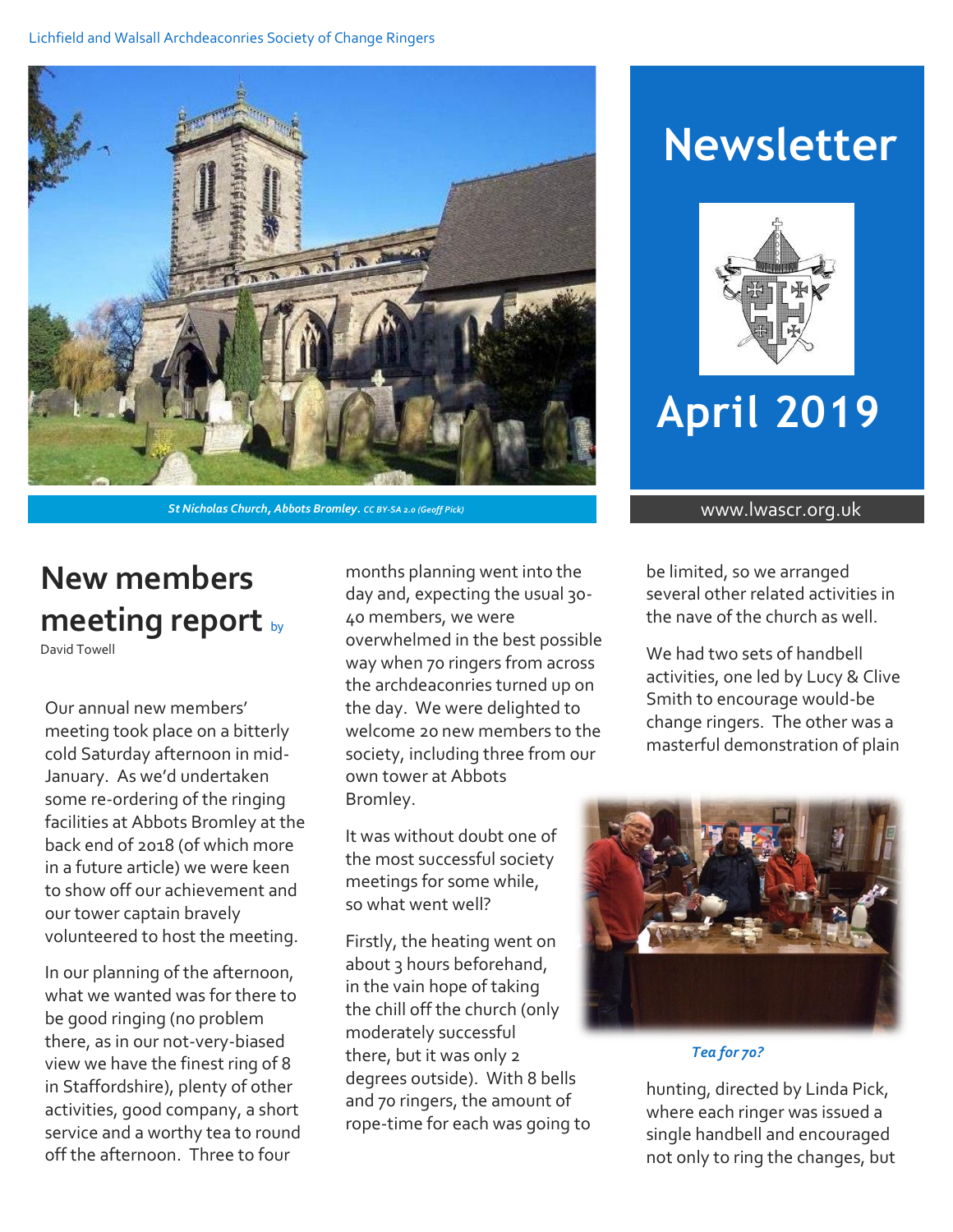also to walk through the line as well, physically demonstrating how the bells change place.

We also had a striking training session run by Lance Hill using Abel on a computer, while Liz Hutchieson ran a separate method and striking training session on our new Matthew Higby training bell.

This attracted much interest from several ringers and has proved to be a very useful acquisition for teaching. We also had our own unique attraction in that our church is the home of the 900 year-old reindeer antlers used in the annual Abbots Bromley Horn Dance. Of course, there was always time for good company & conversation.

Towards the end of the afternoon The Rev. Simon Davis led a short service of evensong with some carefully chosen hymns and lessons. We are lucky that we have a very supportive vicar, as although he doesn't ring himself, the vicarage is next door and he gets the full benefit of our attentions whether he likes it or not – and mostly he does.

The afternoon was rounded off by an excellent ringers tea; Dawn Grundy, Liz, & Sue Binns excelled in producing a range of tasty treats with more than enough to feed 70 (OK not quite the 5000, but a nearly equivalent feat), aided by some excellent cake baking by the home band. Dawn impressed us with her many talents that day which ran to not only organising the tea, but also playing the organ, reading the

lesson – oh and a very competent surprise ringer too.

What could we have done better? More tea (of the drinking variety) apparently. Getting 70 people an opportunity to ring did cause some queues and inevitably there were more learners than experts at several points. However good humour prevailed and it was marvellous to see such enthusiasm.

Or maybe it was just a cold Saturday, too close to Blue Monday, the 6-Nations hasn't kicked off on the telly yet and there was nothing better to do!

### **Peal Week** by Stuart

Hutchieson

The 10th annual peal week took place during the February half term holiday. The objective of the week is to provide members with the opportunity to attempt something progressive as part of the Society's Challenge Month. A total of 36 ringers were involved in 10 attempts, of which 7 were successful. These included a number of firsts, notably a first peal for Alex Packham from Lichfield Cathedral. We were unlucky with the 3 that got away, which included Plain Bob Major, Horton's 4 spliced and Norman Smith's. Hopefully we will achieve a rematch of these in the near future.

Thank you to all the towers that made their bells available to us, to Steve, Jonathan, Gordon and Geoff for assisting with the

organisation of attempts, and to everyone who took part. Finally, well done and congratulations to everyone who achieved their goal during the week.

*[Thanks also to Stuart!]*

## **Your Society Needs You!**

Vacancies from Sept 2019 AGM

- **•** Secretary
- **Treasurer**
- **Website Editor**

Interested? Contact **sec@lwascr.org.uk**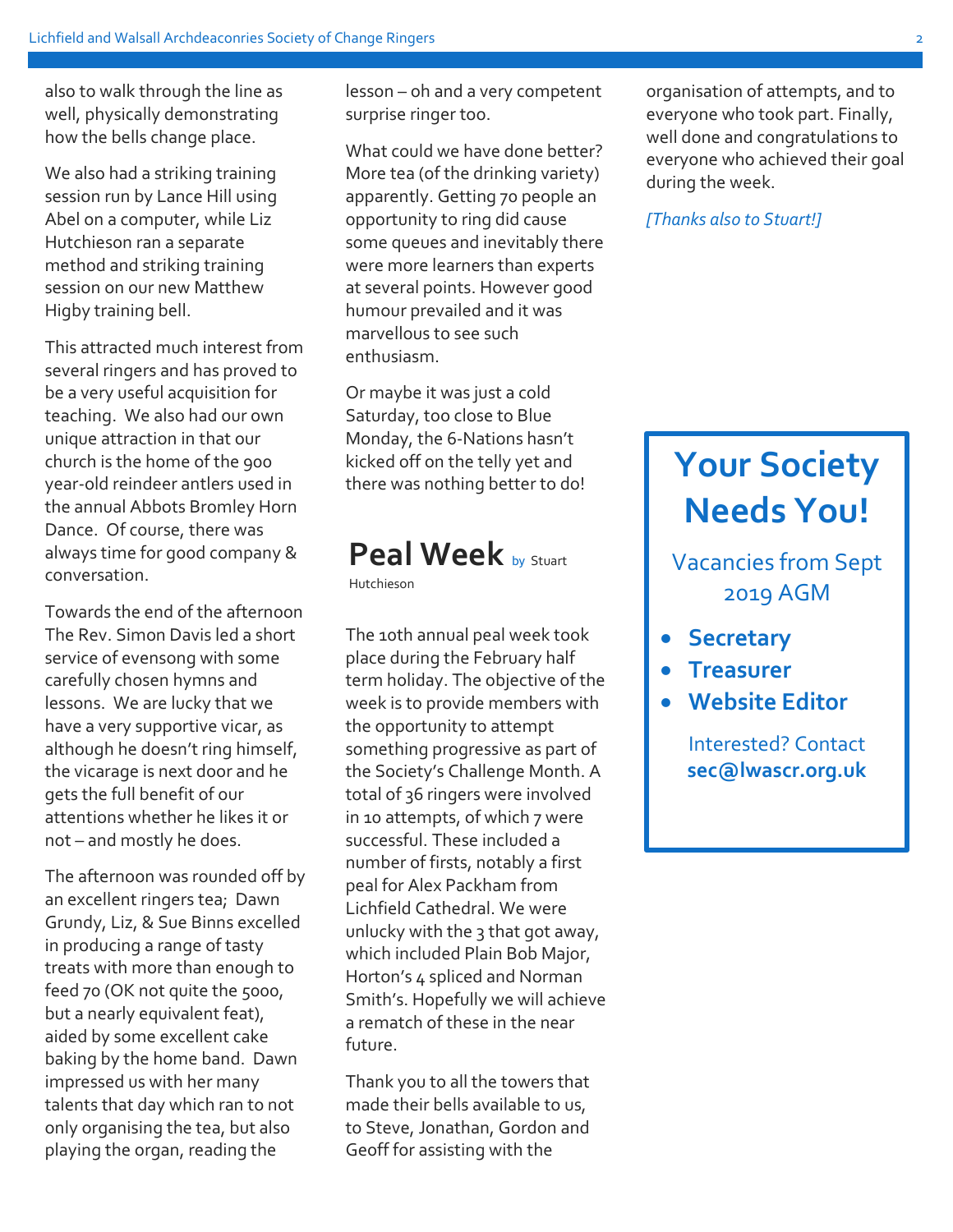## **The benefits of TAPS** by Steve Askew

Brewood ringers participated in the Society Challenge Month "Thursday Accelerated Practice Sessions" which ran each Thursday morning throughout February.

The learning aspirations of the six people from Brewood were wide ranging from intensive practice in Plain Bob Minor up to Surprise minor and conducting.

The sessions were very enjoyable with Lance being a great host at Armitage. A lovely warm church, plus tea, coffee, biscuits etc. all made ready for each of our TAPS sessions.

Jean successfully accommodated everyone's requests for specific teaching and practice, with loads of ringing including plain bob, Stedman, and St Clements, plus Cambridge, Norwich and Ipswich Surprise for those seeking harder challenges.

There were plenty of opportunities for ringing the treble to both plain and treble bob methods, ringing plain courses of many methods, touches, covering, conducting and raising / lowering.

Practicing these next steps in the individual learning paths for each of our Brewood ringers in a new environment away from their home tower has proven to be very valuable. Each individual

This year, a total of six of our **challenging methods and** Mulvey learner has been able to bring their greater experience gained through TAPS back to their home tower here in Brewood, and we have in turn benefited as a tower band by being able to attempt touches.

> Rob Hess, one of the Brewood ringers said "Another TAPS and another very happy customer. Jean and her team offer a warm welcome to beginners - and not so beginners - as well as plenty of advice and encouragement. I've been attending TAPS at Armitage for the last couple of years, picking up valuable tips and confidence which I have been able to take back to practice nights at my own tower in Brewood. Hopefully, Thursdays next February will bring more of the same. Thanks Jean."

THANKS to the TAPS team.

#### **Newsletter Editor**

**Sue Binns** has kindly volunteered to take over from Matt Gallon in editing the newsletter.

Please support Sue by sending her your news!

**newsletter@lwascr.org.uk**

# **The Tamworth After School ringing club** by John

We have been very lucky at Tamworth to have gained four young ringers through an after school ringing club. This after school club for pupils from the Landau Forte Academy QEMS is now in its fifth year and meets from 3.30pm on Wednesdays for an hour. Andrew Else and Richard Chantler are the tutors.

For the first two years of the club none of the pupils showed an interest in attending our practices and Andrew wondered if this was a good way of increasing the number of ringers at Tamworth.

Then two years ago two of the students, who were able to ring rounds, asked if they could come and join us at practice night. Two more joined them from the following year's club.

Very soon after joining us for practice they wanted to come along and ring with us for services. Now all four come to ring at practice and at least once on Sundays.

We realised that in order to keep their interest we needed to present them with new challenges and involve them in social events. This has involved all members of the Tamworth band being willing to give up their time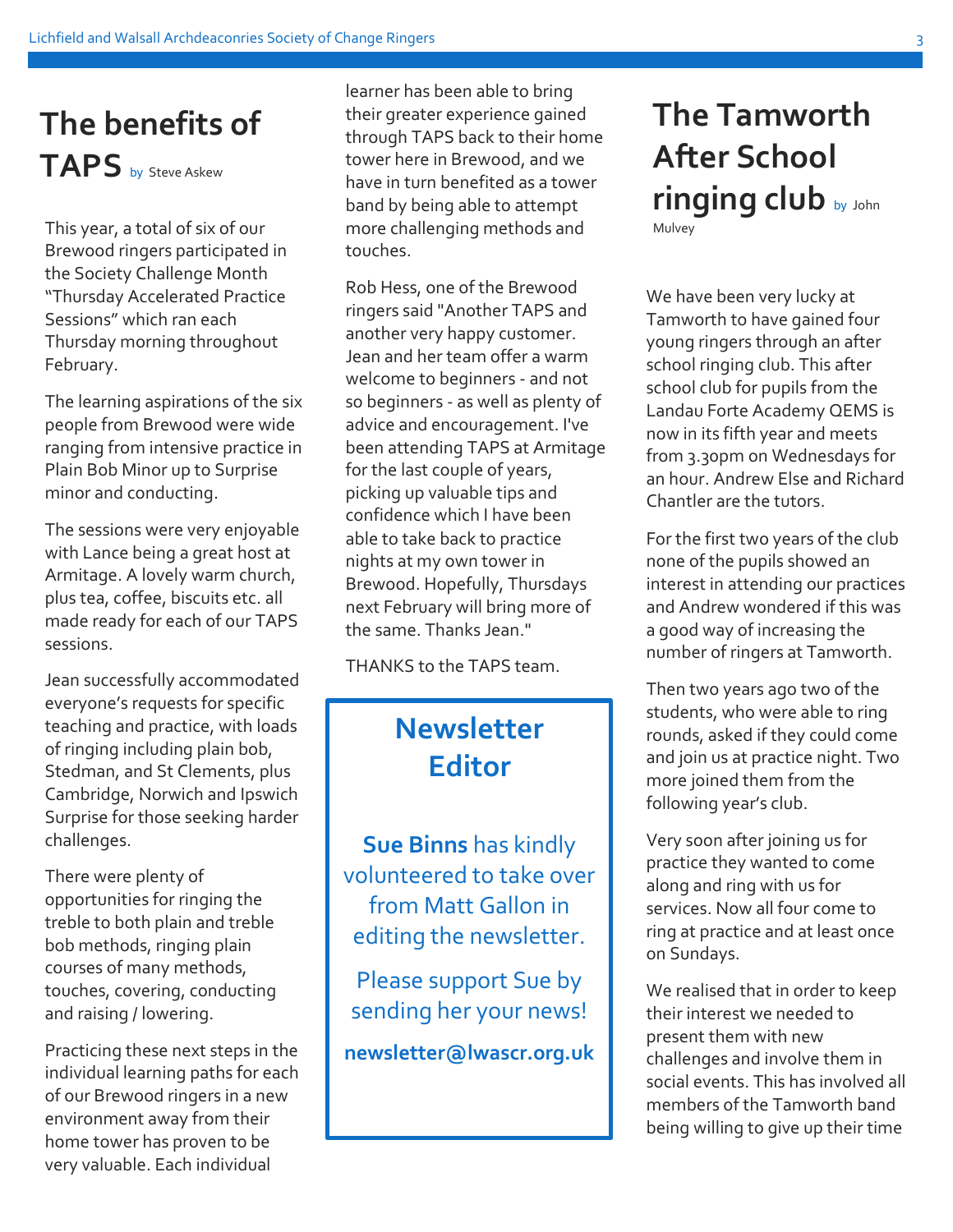to transport them and ring with them at events that we organise.

#### February half term fun

Our young ringers have a two week half term in February and Andrew Else decided to keep them busy during this time.

During these two weeks each of them has rung a quarter peal. Freya Roberts rang her first quarter peal; ringing the tenor to Bob Doubles. Peter Biggin and Jack Lisseter each rang the treble to Bob Doubles. Tamzin Gulliver rang the treble to St Clements Minor.

They were taken to visit three new towers for their practice nights and Lichfield Cathedral for Sunday afternoon service ringing.

As well as this, those of us who are retired took them on a mini outing to ring at the nearby towers of Grendon, Polesworth and Orton on the Hill, not forgetting of course to include a pub lunch at the Unicorn at Orton.

Future plans to keep their interest include a skittles evening and a ring and walk event to which we may invite their parents.

We are trying to maintain their enthusiasm and it takes a lot of organisation and time but when one of your ringers says "The best thing about going to school was starting bell ringing" it makes it all worthwhile.

*Young Tamworth ringers from the after school ringing club. Top: Peter Biggin & Jack Lisseter; bottom: Tamzin Gulliver & Freya Roberts.*

## **More from Brewood..** by Steve Askew

Here in Brewood, we sought to make progress on a number of fronts through "Ringing Remembers" and through our Challenge Month.

We were delighted to welcome four new people to learn to ring during our Ringing Remembers campaign: Ruth Arbon, Lynn Bibb, Anne Moseley and Jane Osborne.

They all joined us for our remembrance day ringing on 11th November as you can see from the Bellboard notice here: **https://bb.ringingworld.co.uk/vi ew.php?id=1257916**

Since November, all four of our new learners have continued to progress by ringing at Brewood and at other local towers.

For challenge month, we set ourselves a number of tower and personal targets.

For the tower, we sought to slightly expand our repertoire of methods to include a bit more surprise minor such as Norwich Surprise Minor, and we also sought to increase the number of people in our band who have achieved quarter peals, and as such, our ringer Rob Hess achieved his first quarter peal ringing the treble to a quarter of plain bob minor as in this bellboard notice: https://bb.ringingworld.co.uk/vie w.php?id=1270180

On the down side (although it was very good learning), we didn't successfully complete a peal attempt of plain bob major during peal week. (we will try again next year).

### **Email distribution list**

For society announcements and news of events join the email list. Send your email address to:

**sec@lwascr.org.uk**